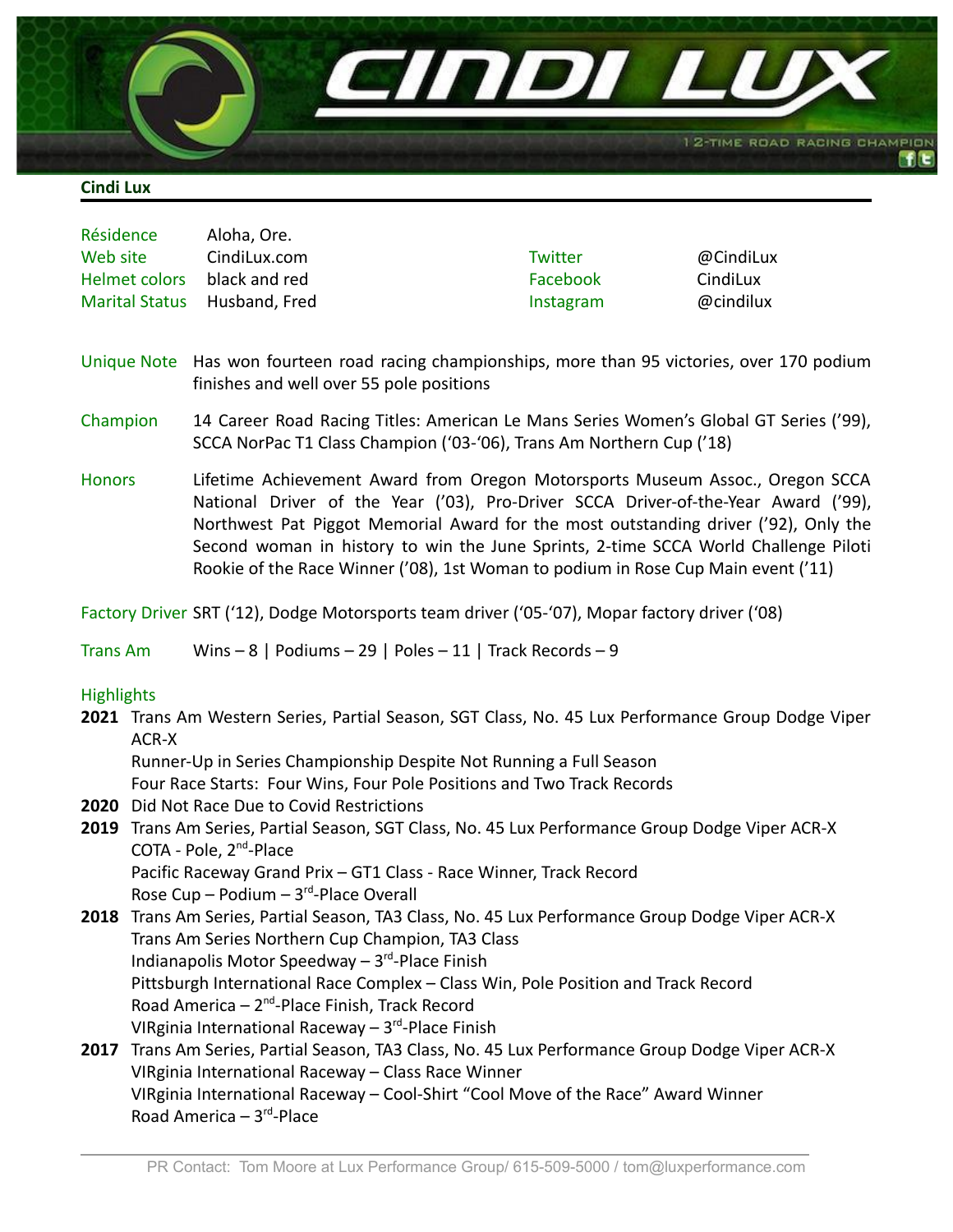Watkins Glen International – Class Pole Position, Track Record Indianapolis Motor Speedway – Track Debut

- **2016** Trans Am Series, Partial Season, TA3 Class, No. 45 Lux Performance Group Dodge Viper ACR-X Road America  $-4$ <sup>th</sup>-Place Watkins Glen International - 2<sup>nd</sup>-Place
- **2015** Trans Am Series, Partial Season, TA3i Class, No. 45 Lux Performance Group Dodge Viper ACR-X Brainerd International Raceway – Class Race and Pole Winner Road America – Class Pole Winner, Second-Place, Set New Track Qualifying Record Director of Ford Racing School
- 2014 Rose Cup 2<sup>nd</sup>-place overall, No. 5 Dodge Viper Comp. Coupe Miller GT Challenge  $-2^{nd}$ , Cup Class NASA West Coast Championship  $-3<sup>rd</sup>$ , ST1 class Raced in multiple NASA and SCCA events driving Lux Performance-prepared BMW, Viper, Mustangs and others Director of Ford Racing School
- **2013** SRT Partnered Driver Rose Cup – Class Winner, Fourth-Overall NASA Championship Race at Miller Motorsports Park  $-2<sup>nd</sup>$ , Super Unlimited Class Ford Racing High Performance Driving School, Lead Instructor
- **2012** SRT Partnered Driver Rose Cup - Driver, No. 5 SRT Viper Competition Coupe Fueled by Black Rock Coffee SRT Viper Cup "Celebrity" Program Manager/Driver Coaching/Car Setup Ford Racing High Performance Driving School, Lead Instructor
- **2011** Received Lifetime Achievement Award from Oregon Motorsports Museum Association Rose Cup – Dodge Viper Comp. Coupe, 3rd in Main Event, Highest-ever finish by a female driver. Exhibition Drag Race at NHRA Mopar Mile-High Nationals against Shirley Muldowney GT1 class lap record holder, Miller Motorsports Park
	- Dodge Viper Cup "Celebrity" Program Program Managing/Driver Ford Racing High Performance Driving School, Lead Instructor
- **2010** Dodge Viper Cup "Celebrity" Program Program Managing/Driver Coaching/Car Setup Rose Cup – Dodge Viper ACR-X
	- 4-Hour Sports Car Race Porsche 911 GT3 Qualified 4th
- **2009** Rose Cup Dodge Viper Competition Coupe
- **2008** SCCA World Challenge GT 8 Races, 5 Top 10 finishes, 14th in season points SCCA World Challenge GT - Career-High Start: 3rd and Finish: 5th (Miller Motorsports Park) SCCA World Challenge GT - *Racing Electronics Holeshot Award*, *Sunoco Hard Charger Award* Team Mopar Driver
- **2007** SCCA World Challenge GT 2 Piloti Rookie of the Race: Miller Motorsports Park, Laguna Seca SCCA World Challenge GT - Best Finish: 11th (Mosport, Laguna Seca), Best Start: 10th, Road Atl. ALMS- First Driver to compete with a Dodge Viper Competition Coupe (Mid-Ohio, GT2 class)
- **2006** SCCA T1 NorPac Divisional Champion (6 wins, 4 second place finishes; 4 track record, 7 poles) SCCA T1 – Winner June Sprints at Road America, Second-place at SCCA National Runoffs
- **2005** SCCA T1 NorPac Divisional Champion (2 wins, 5 second place finishes; 1 track record, 3 poles) SCCA T1 - Top-Five at SCCA National Runoffs SCCA T1 - Winner June Sprints at Road America
- **2004** SCCA T1 NorPac Divisional Champion (4 wins, 6 second place finishes; 3 track records, 1 pole)
- **2003** SCCA T1 NorPac Divisional Champion (3 wins, 6 Second-place finishes; 2 race records, 1 pole)